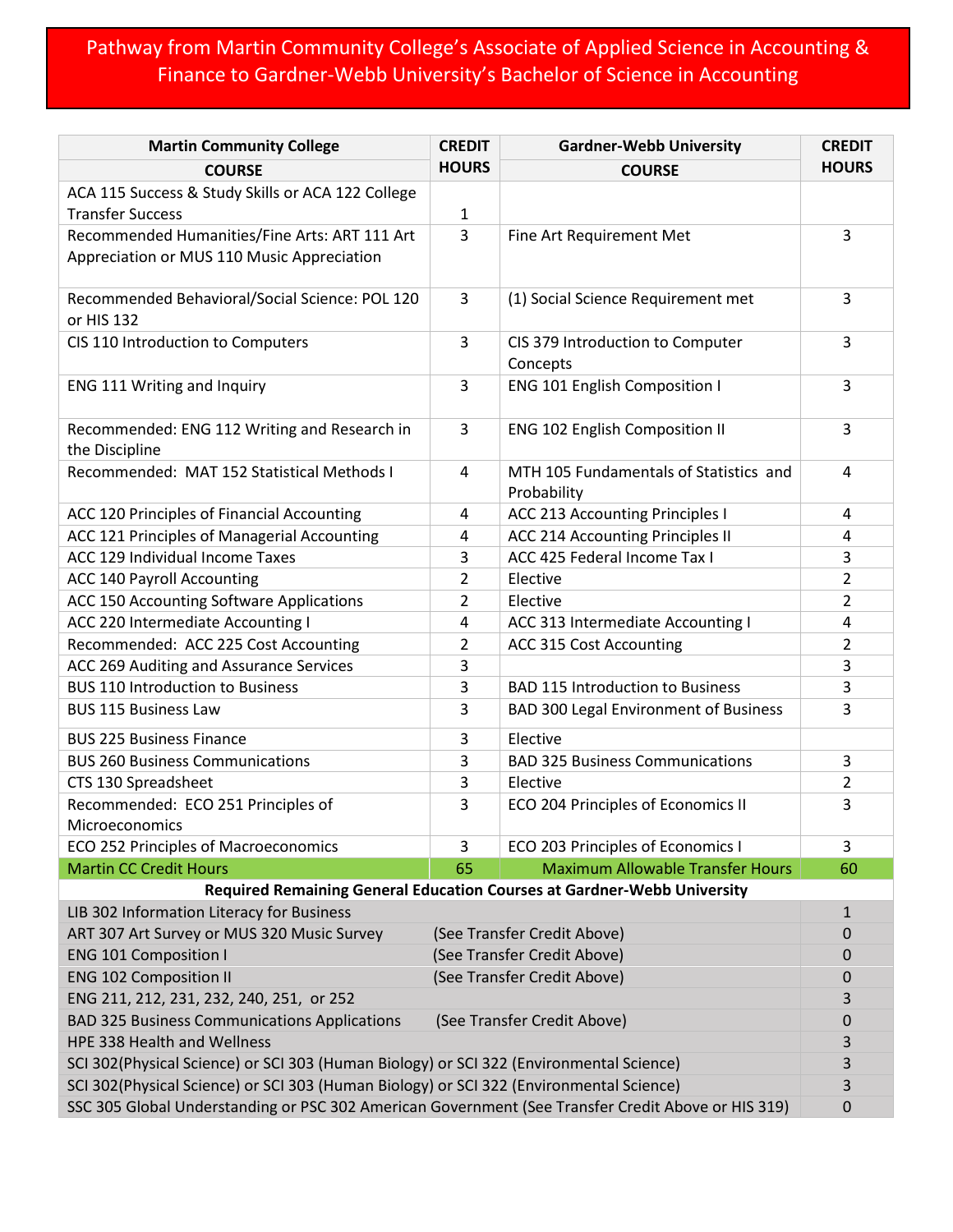| HIS 319 US 20 <sup>th</sup> Century History |  |  |                             |                           | 3              |  |  |
|---------------------------------------------|--|--|-----------------------------|---------------------------|----------------|--|--|
| REL 300 Old Testament Survey                |  |  |                             |                           | 3              |  |  |
| <b>REL 301 New Testament Survey</b>         |  |  |                             |                           | 3              |  |  |
| MTH 105 Probability and Statistics          |  |  | (See Transfer Credit Above) |                           | 0              |  |  |
| <b>Required Accounting Major Courses</b>    |  |  |                             |                           |                |  |  |
| <b>ACC 213 Accounting Principles I</b>      |  |  | (See Transfer Credit Above) |                           | 0              |  |  |
| <b>ACC 214 Accounting Principles II</b>     |  |  | (See Transfer Credit Above) |                           | 0              |  |  |
| ACC 313 Intermediate Accounting I           |  |  | (See Transfer Credit Above) |                           | 0              |  |  |
| ACC 314 Intermediate Accounting II          |  |  |                             |                           | 3              |  |  |
| <b>ACC 315 Cost Accounting</b>              |  |  | (See Transfer Credit Above) |                           | 0              |  |  |
| ACC 400 Accounting Information Systems      |  |  |                             |                           | 3              |  |  |
| ACC 425 Federal Income Tax I                |  |  | (See Transfer Credit Above) |                           | $\overline{0}$ |  |  |
| ACC 435 Advance Accounting                  |  |  |                             |                           | 3              |  |  |
| ACC 450 Auditing                            |  |  |                             |                           | 3              |  |  |
| BAD 300 Legal Environment of Business       |  |  | (See Transfer Credit Above) |                           | 0              |  |  |
| <b>BAD 304 Applied Business Statistics</b>  |  |  |                             |                           | 3              |  |  |
| BAD 305 Introduction to Management Science  |  |  |                             |                           | 3              |  |  |
| <b>BAD 360 International Business</b>       |  |  |                             |                           | 3              |  |  |
| <b>BAD 480 Business Strategy</b>            |  |  |                             |                           | 3              |  |  |
| CIS 300 Management of Information Systems   |  |  |                             |                           | 3              |  |  |
| ECO 203 Principles of Economics I           |  |  | (See Transfer Credit Above) |                           | 0              |  |  |
| ECO 204 Principles of Economics II          |  |  | (See Transfer Credit Above) |                           | 0              |  |  |
| FIN 312 Financial Management                |  |  |                             |                           | 3              |  |  |
| MGT 316 Principles of Management            |  |  |                             |                           | 3              |  |  |
| MKT 300 Principles of Marketing             |  |  |                             |                           | 3              |  |  |
| <b>General Elective Hours</b>               |  |  |                             |                           | $\overline{2}$ |  |  |
|                                             |  |  |                             | <b>Gardner-Webb Hours</b> | 60             |  |  |
|                                             |  |  |                             | <b>Total Hours</b>        | 120            |  |  |

## **Academic Guidelines**

1) A student can receive transfer credit for courses according to this list of equivalencies set forth within the attached Transfer Plan. To receive credit for a course, a student must have earned a "C" 2.0 or better in that course. Other courses taken will be evaluated for transfer on a course by course basis by the Gardner-Webb University Registrar Services.

2) Students who do not have transfer credit for ENG 101, will need to register for this course during their first semester.

3) Enrollment in LIB Information Literacy is mandatory each semester until the course is successfully completed.

4) Grades of "C" (2.0) or higher are required on all major courses.

5) A "C minus" or lower will not meet graduation requirements and the course will need to be repeated at GWU.

6) A minimum grade point average of 2.00 on a 4.00 scale is required for graduation on all course work attempted at GWU (see institution GPA).